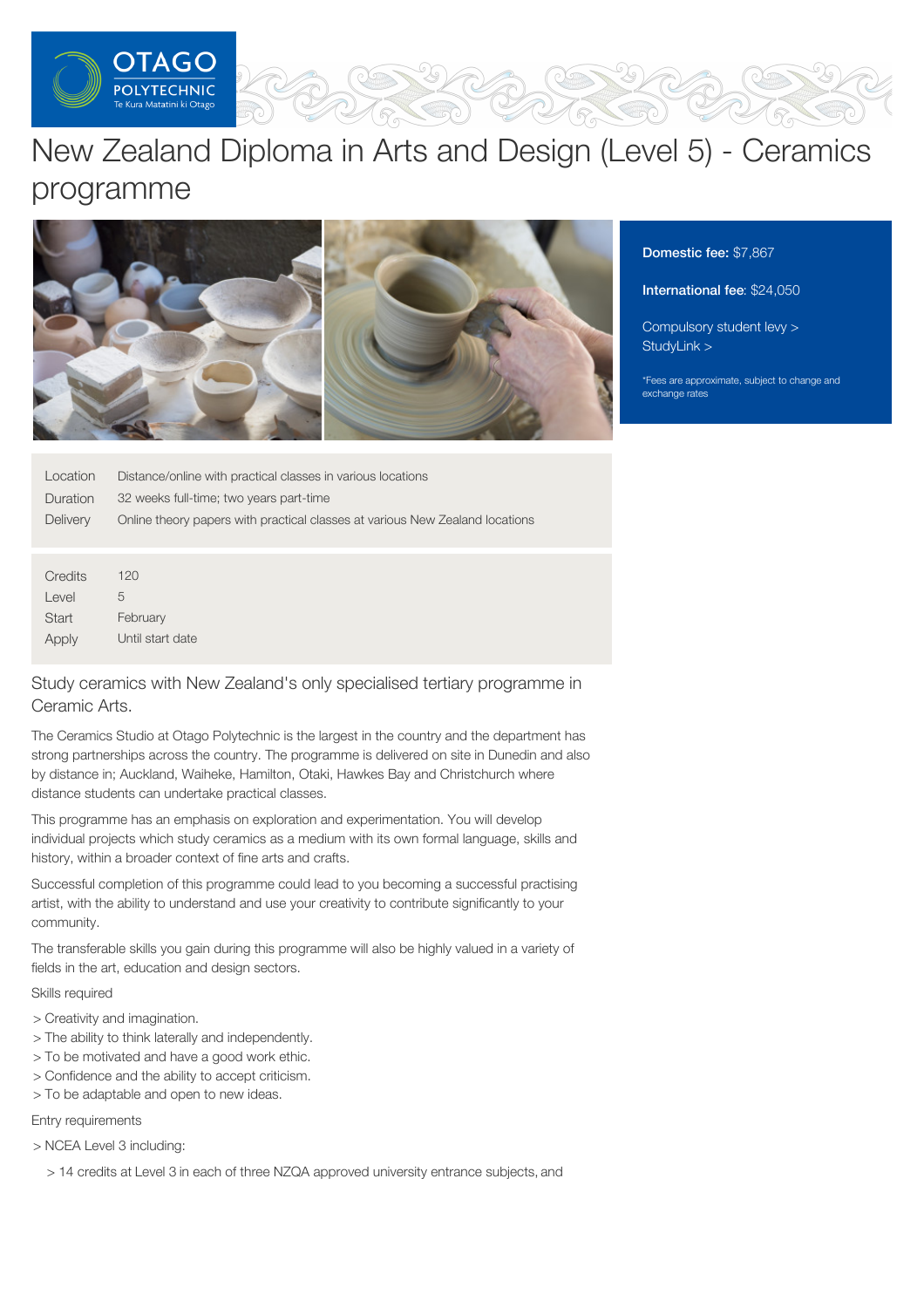- > 10 Literacy credits at Level 2 or above, made up of 5 credits in reading and 5 credits in writing, and
- > 10 Numeracy credits at Level 1 or above, made up of:
	- > specified achievement standards available through a range of subjects OR
	- > package of three numeracy unit standards (26623, 26626, 26627- all three required
- > OR a Level 3 qualification in a related field
- > OR equivalent academic achievement.
- > In exceptional circumstances, applicants who do not meet the academic entry requirements may be granted entry to the programme where they supply evidence of their ability to succeed on the programme.
- COVID-19 adjustments to NCEA requirements
- > If you completed your NCEA Level 3 during 2020, you only need 12 credits per Level 3 subject (i.e. a total of 36 credits).
- > If you completed your NCEA Level 3 during 2021, please visitthis page on the NZQA website. There are different adjustments depending upon which part of New Zealand you studied in.
- > **International students** will be individually assessed to ensure they have an acceptable level of secondary school achievement. Click here to see your country's equivalent entry criteria.

> If English is not your first language, you must provide:

- > New Zealand University Entrance OR
- > Overall Academic IELTS 5.5 with no individual band score lower than 5.0 (achieved inone test completed in the last two years), OR
- > Acceptable alternative evidence of the required IELTS (see here for NZQA proficiency table and here for list of recognised proficiency tests).

If you need to improve your English Language skills, we offer a wide range of English programmes.

## Additional requirements

> You will need to submit a portfolio. This must be no larger than 2MB if you are applying online. Please see the section below for more information about the portfolio requirements.

## Cross credits

If you have studied art at tertiary level previously you may be able to cross credit some subjects. Please email artoffice@op.ac.nz for more information.

## Additional documentation

You must supply certified copies of proof of identity, academic records, proof of residency (where appropriate) and curriculum vitae.

Selection procedure and portfolio requirements

Early applications are preferred as some areas have limited placements.

# Portfolio requirement

- > We require examples of your artwork and the ways that you develop your ideas. Your examples need to show us your working processes and your ability to use a range of materials.
- > If you have been working in the NCEA system, please send us twelve (12) examples of your finished works and of your working processes from your folders.
- > If you have not been working in the NCEA system, please send us six (6) examples of finished work and six (6) pages of sketches or workbook pages.
- > Please submit your portfolio digitally (2MB file size limit if you are applying online) or in an A4 folder. Please do not submit originals as we do not return application folders.

Thank you. We are looking forward to seeing your artwork.

# Writing requirement

Please include with your portfolio:

1. An essay or written text of at least a page (300 words). You may include writing produced for any of your NCEA subjects or if you don't have these, you may write a new piece on any topic of your choice. Please note: If you have a bachelor's or higher-level degree, please submit evidence of your qualification(s) instead of an essay or written text.

2. A double-spaced letter of not more than one page (300 words) explaining why you want to come to art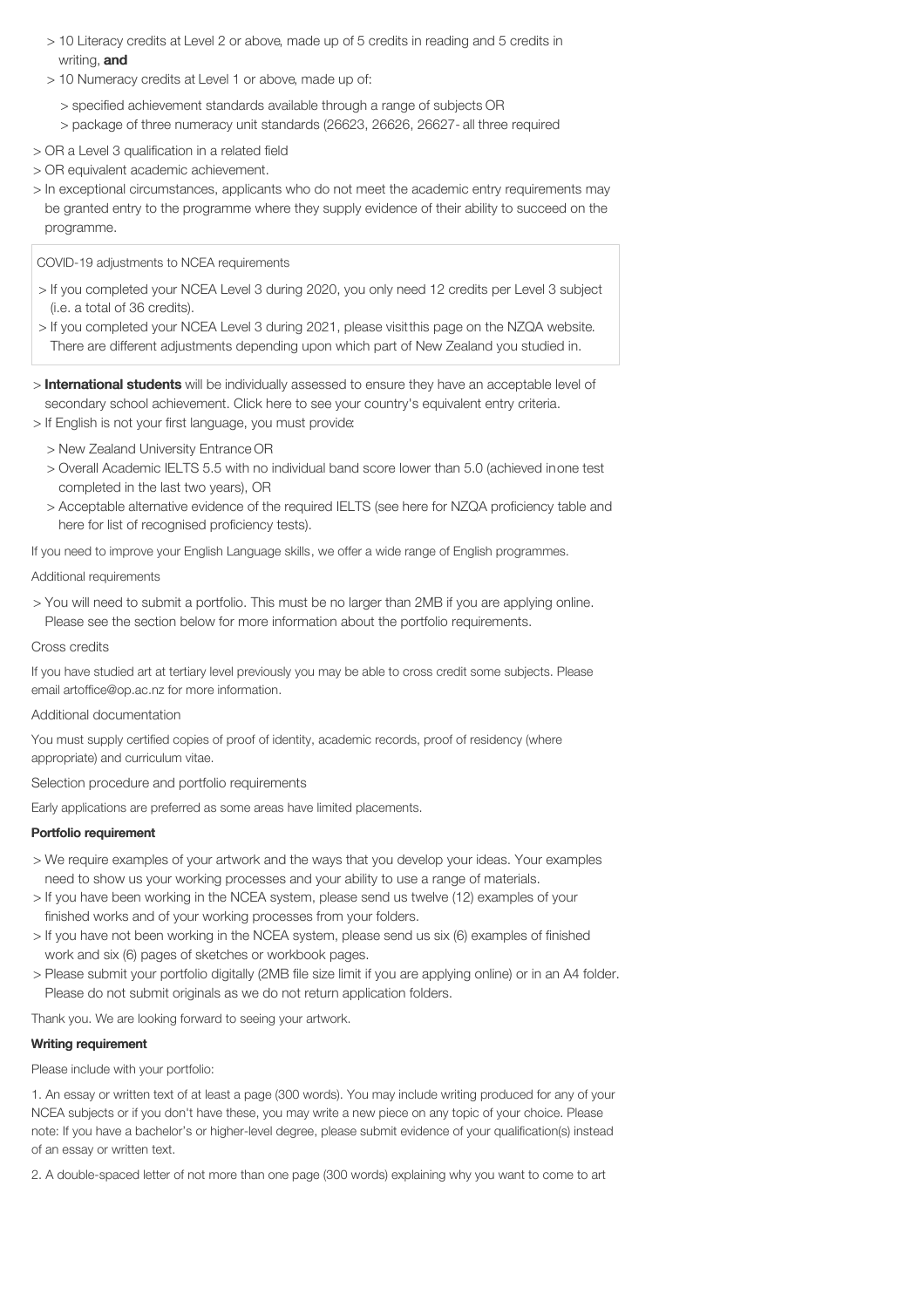school and what your experiences of art may have been to date. This may include all or some of the following:

- > why art is important to you, the community and the wider world
- > your expectations for your own future after your studies
- > art galleries you may be familiar with
- > artists whose work you may know
- > art skills you may have already gained.

If you have any questions regarding your portfolio, or need any advice, please contact artoffice@op.ac.nz

#### Additional costs

Material costs in addition to those provided vary according to individual projects. As an indication, you may borrow up to \$1,000 in addition to your student allowance for programme-related costs (domestic students only).

#### Further study options

We also offer the New Zealand Diploma in Arts and Design (Level 6) which Level 5 graduates may wish to transition into to complete further study. The successful completion of the Level 6 programme can then be a step towards our Level 7 Bachelor of Visual Arts degree.

#### Programme delivery

### **Distance**

A distance option is offered, where suitable arrangements can be made, for you to study in your own area with supervision from an appropriate approved local ceramist. You are required to have access to an appropriate computer, as well as the operating skills to access our online services, as we monitor the course and deliver the Glaze Practical (Level 5), Art Craft History/Theory and Drawing from Otago Polytechnic.

#### Onsite location

> Dunedin School of Art - Phone: 03 477 3014 or 0800 762 786

Offsite locations

- > Auckland Studio Potters Phone: 09 634 3622
- > Waiheke Community Art Gallery Phone: 09 372 9907
- > The Busy Finch (Christchurch) Phone: 021 805 330
- > Hawkes Bay https://www.taradalepotteryclub.com/
- > Otaki Jailhouse Pots Phone: 06 364 0688
- > Waikato Society of Potters (Hamilton) Phone: 07 838 1950
- > Also delivering soon in Whangarei at Quarry Arts Centre, Phone 009 438 1215

#### Course descriptions

This programme is made up of four studio-specific courses and complimentary courses that add to the students understanding of the history and theory of art making, as well as drawing, specific technical glaze methods and research methods.

#### Studio Courses

Studio Methods 1 and Studio Methods 2: Be introduced to the core skills needed in the development of art work in this medium. Through a variety of studio techniques, you will learn how to transfer ideas into clay. Technical research and exploration of material in response to a given brief is key to this part of the course.

Ceramic Arts 1 and Ceramic Arts 2: Explore and extend your technical skills and knowledge about Ceramics practice. Make objects and artifacts that develop a personal concept of the medium in both functional and non-functional applications.

## Complimentary Studio Courses

Visual Language 1: Become familiar with the language of art and design. Formal art/design elements will be considered alongside key theoretical ideas which inform contemporary practices of visual and oral culture. You will be required to evaluate and critique visual culture, research theoretical texts and apply your research to write an academic essay and craft an oral presentation.

**Drawing 1:** Gain the technical skills and a variety of media which are vital to the production of works in Drawing and Design while broadening your understanding of the visual arts. You will be introduced to analytical aspects of observational drawing and, under direction, you will develop and complete a series of specific technical drawing exercises.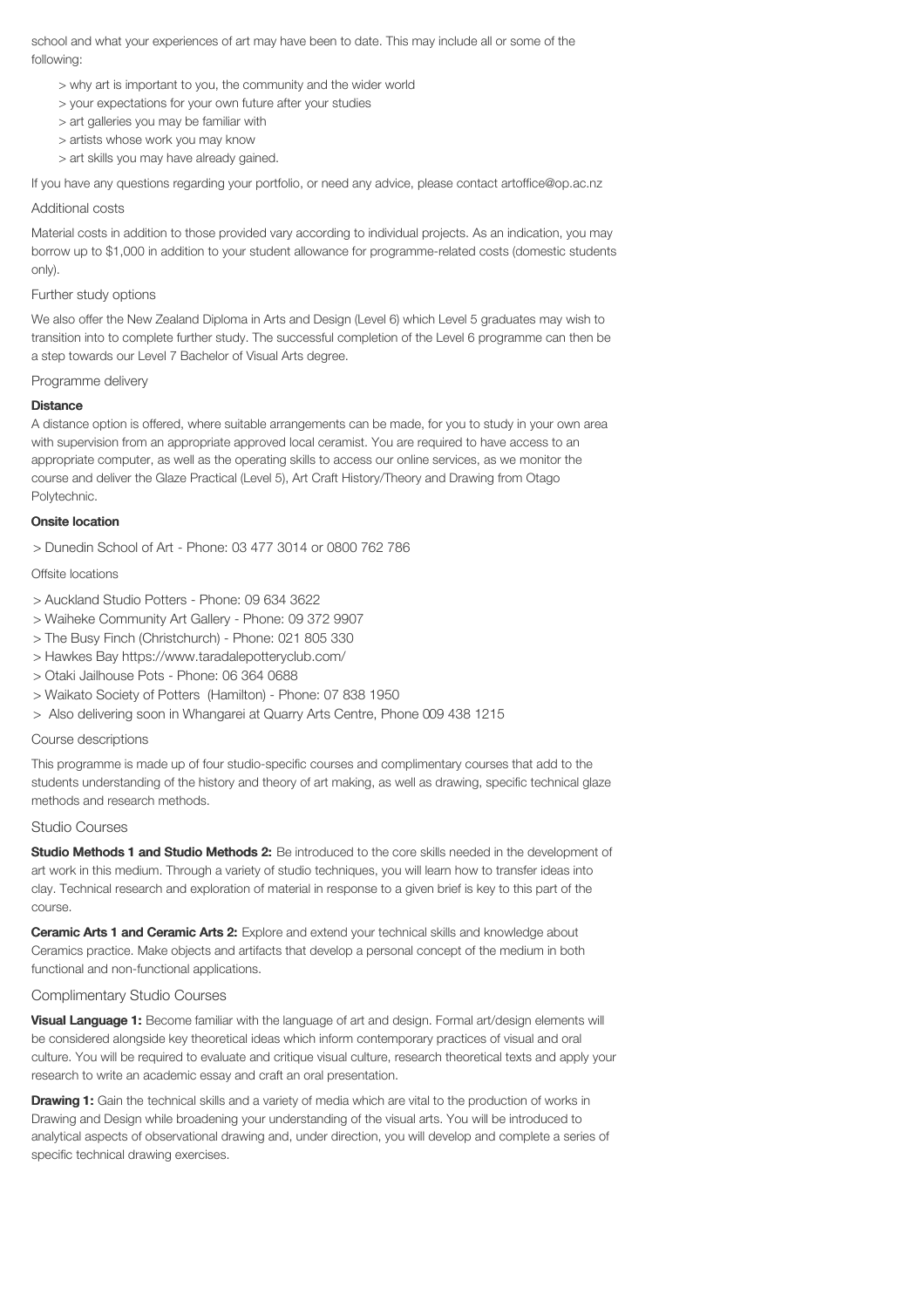Art/Craft Theory and History 1: Enjoy being introduced to a variety of ways of thinking and writing about the visual arts in a historical context. This course also tracks the significance of art throughout history in relation to different cultural and social structures, including local indigenous culture.

Glaze Practical 1: Through online learning and studio technical research, you will be introduced to the specifics of Glaze formula and recipe. You will make, test and evaluate glaze finishing methods in studio outcomes.

Full-time programme structure

| <b>Course Title</b>            |   | Level Credit |
|--------------------------------|---|--------------|
| <b>YEAR ONE</b>                |   |              |
| Visual Language 1              | 5 | 15           |
| Drawing 1                      | 5 | 15           |
| Art/Craft Theory and History 1 | 5 | 15           |
| Glaze Practical 1              | 5 | 15           |
| Studio Methods 1               | 5 | 15           |
| Studio Methods 2               | 5 | 15           |
| Ceramic Arts 1                 | 5 | 15           |
| Ceramic Arts 2                 | 5 | 15           |
| <b>Year One total</b>          |   | 120          |

## Part-time programme structure

| <b>Course Title</b>            |   | Level Credit |
|--------------------------------|---|--------------|
| <b>YEAR ONE</b>                |   |              |
| Drawing 1                      | 5 | 15           |
| Visual Language 1              | 5 | 15           |
| Studio Methods 1               | 5 | 15           |
| Ceramic Arts 1                 | 5 | 15           |
| <b>Year One total</b>          |   | 60           |
| <b>YEAR TWO</b>                |   |              |
| Art/Craft Theory and History 1 | 5 | 15           |
| Glaze Practical 1              | 5 | 15           |
| Studio Methods 2               | 5 | 15           |
| Ceramic Arts 2                 | 5 | 15           |
| <b>Year Two total</b>          |   | 60           |
| <b>Overall total</b>           |   | 120          |

Your workload